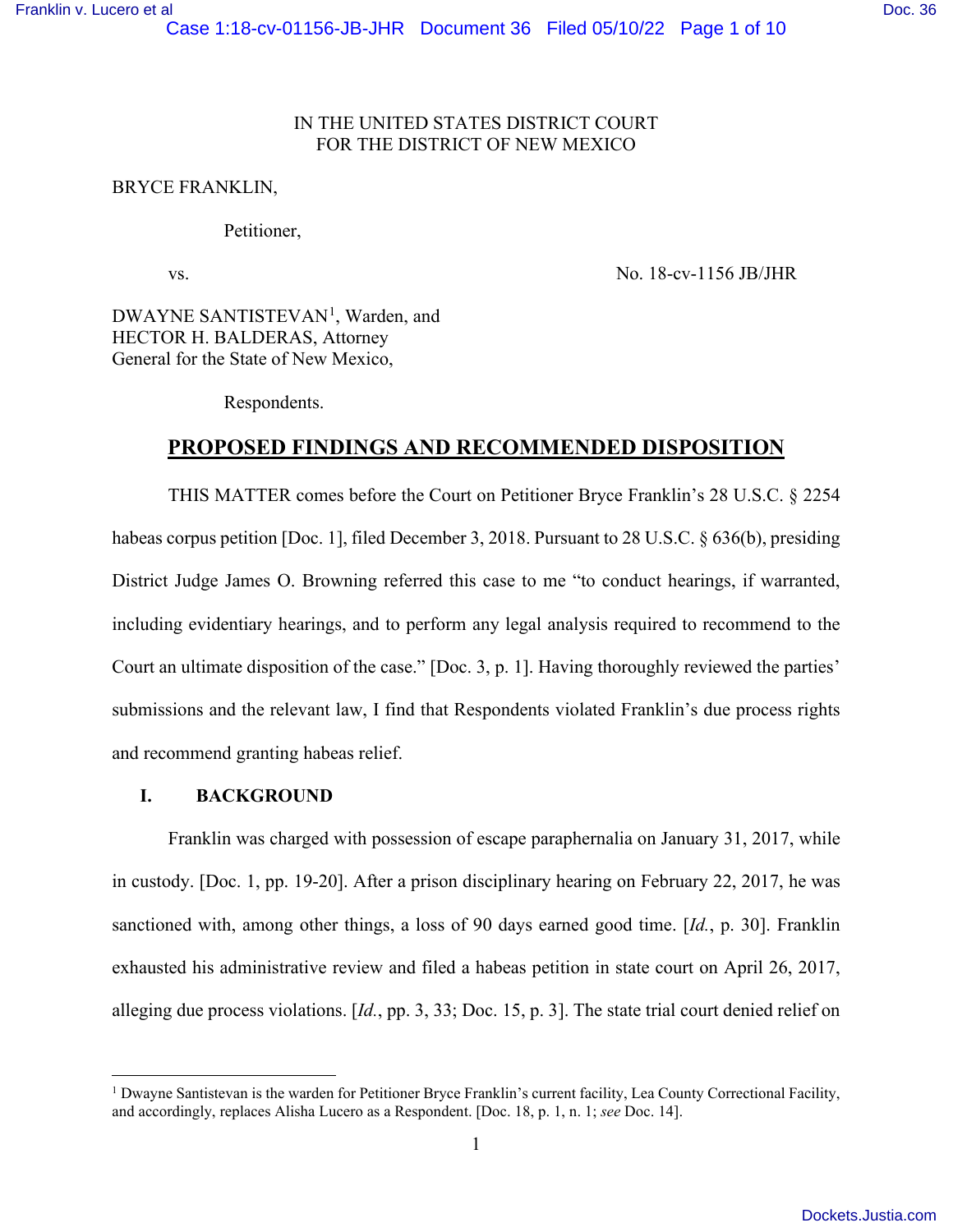#### Case 1:18-cv-01156-JB-JHR Document 36 Filed 05/10/22 Page 2 of 10

June 27, 2017, and the New Mexico Supreme Court denied certiorari on November 28, 2017. [Doc. 1, pp. 3, 33; Doc. 15, pp. 3-4; Doc. 15-1, p. 166]. After the New Mexico Supreme Court denied Franklin's motion for reconsideration on December 13, 2017, he filed this federal habeas petition currently before the Court on December 3, 2018. [*See generally* Doc. 1; Doc. 15-1, p. 174].

Among the sanctions imposed after the disciplinary hearing, Franklin was transferred to the Penitentiary of New Mexico to participate in the Predatory Behavior Management Program ("PBMP"). [Doc. 1, p. 1; Doc. 15, p. 3; Franklin II[2](#page-1-0) Doc. 17, p. 2]. By September 29, 2017, he completed step one of that program and was a week before completing step two when he was "step regressed" to the beginning of step two. [Franklin II Doc. 17, p. 2]. He filed a separate state habeas petition on November 8, 2017, challenging the step regression. [*Id*.]. After dismissal by the trial court, the New Mexico Supreme Court denied certiorari on December 20, 2018. [Franklin II Doc. 12, p. 3]. Franklin filed a federal habeas petition on the step regression on December 28, 2018. [*See* Franklin II Doc. 1]. United States Senior District Judge Martha Vazquez denied that petition on November 15, 2019. [Franklin II Docs. 18-19].

For this case challenging the original disciplinary hearing process, the Court determined that the petition should be construed under 28 U.S.C. § 2241 and ordered Respondents to answer. [Doc. 12, p. 1]. Respondents answered on August 5, 2020, arguing that the petition is subject to dismissal (1) under the abuse-of-the-writ doctrine or (2) because Franklin received all the process to which he was entitled. [*See generally* Doc. 15]. Franklin replied on August 20, 2020. [Doc. 16]. On February 3, 2022, the Court ordered additional briefing on "due process violations stemming from refusal to produce and review videotapes" [Doc. 28], and both parties complied. [Docs. 29, 31].

<span id="page-1-0"></span><sup>2</sup> All citations to "Franklin II" refer to documents filed in the case: No. 1:18-cv-01239-MV-JHR.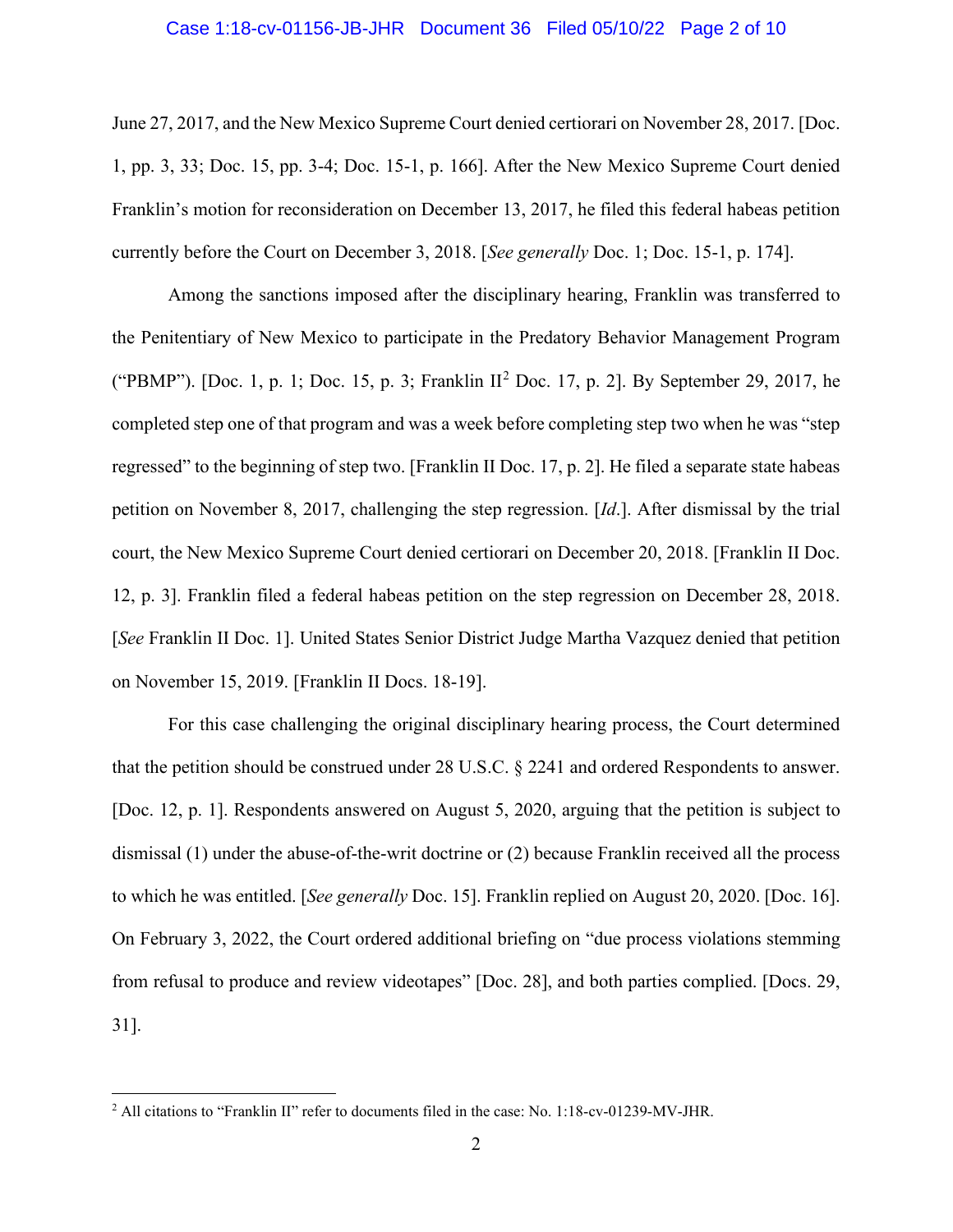#### **A. Due Process**

Franklin was sanctioned for possessing documents<sup>[3](#page-2-0)</sup> deemed to be escape paraphernalia. [*See* Doc. 1, p. 30]. Among the claims, he contends that Respondents "refused to review the video footage[,] stating they 'didn[']t have to do that'", and "[t]he video footage, if reviewed, would have shown that no cell search occurred, no documents 'discovered,' and that the entire misconduct report is a complete fabrication." [Doc. 16, p. 7; Doc. 31, p. 2].

Respondents did not provide any justification for their refusal to produce and review the videotapes nor offer alternatives in lieu of access. Respondents argue the refusal must be deemed harmless because, regardless of their content, Franklin nevertheless "was not authorized to have among his belongings paperwork deemed 'security sensitive[, [*sic*] possession of which was considered to be a threat to the security of the institution.'" [Doc. 29, p. 10 (*citing* Doc. 15-1, p. 44)].

#### **B. Abuse-of-the-Writ**

 Respondents "submit that even if the petition is not second or successive," it should be dismissed under the abuse-of-the-writ doctrine. [Doc. 15, p. 5; *See* Doc. 15, pp. 7-10]. Respondents contend that Franklin abused the writ because his challenges to the charge of possession of escape of paraphernalia (current petition) and the later step regression (Franklin II) both accrued in 2017 well before the filing of either federal petition. [Doc. 15, pp. 8-9]. Respondents say that their initial showing of abuse shifted the burden to Franklin, who failed to disprove the abuse. [*Id*., p. 8].

Franklin maintains that he did not abuse the writ because the factual backdrop for Franklin II happened at a different prison, resulted from different prison officials, and challenges a separate

<span id="page-2-0"></span><sup>&</sup>lt;sup>3</sup> A transport order, an escape flyer, and a memorandum. [Doc. 1, p. 30].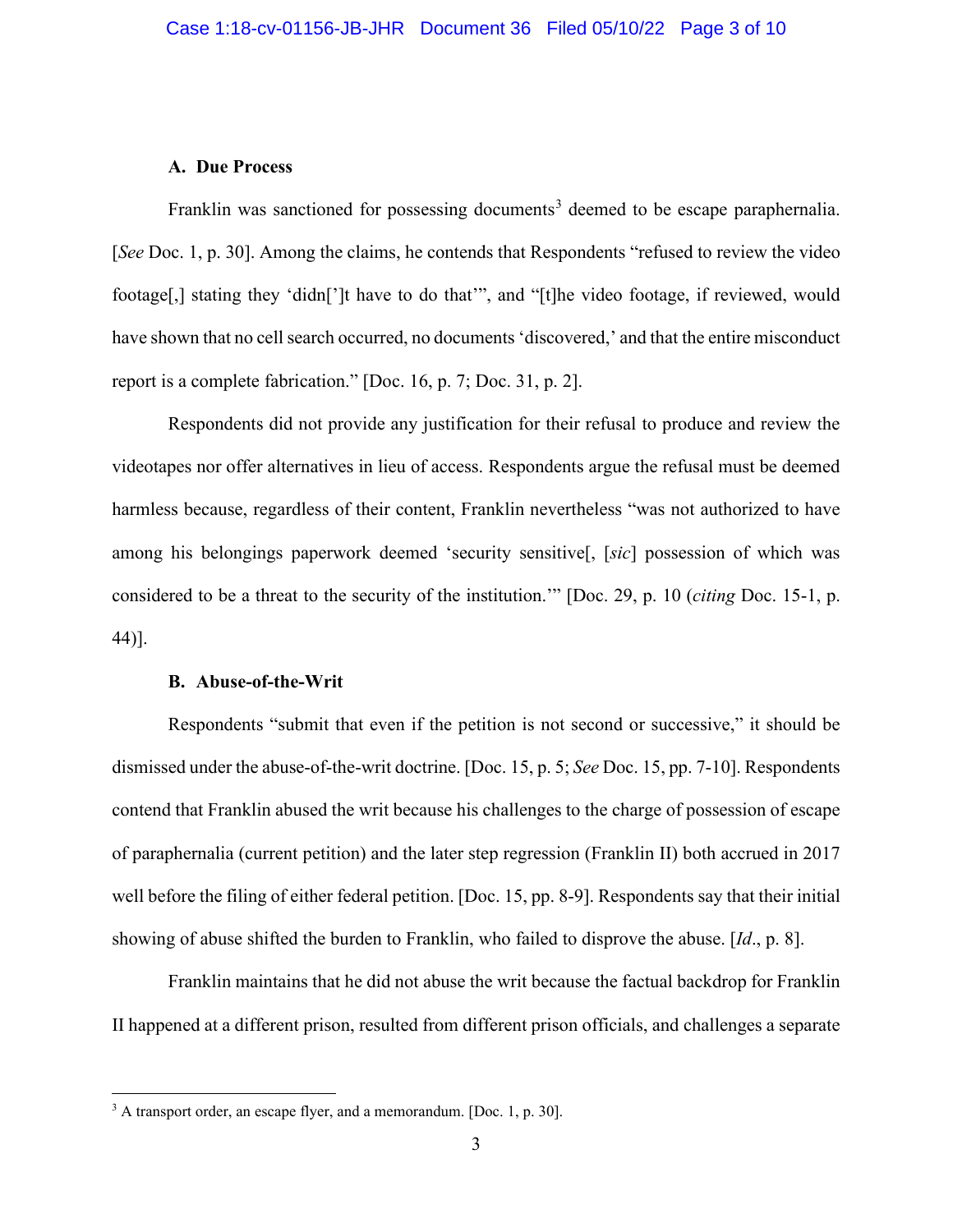disciplinary action. [Doc. 16, p. 3]. Additionally, Franklin argues that this petition cannot be abusive because it was filed before the petition in Franklin II. [*Id*., p. 5].

#### **II. STANDARD OF REVIEW**

In the Tenth Circuit, a petition that challenges the denial of good time credits constitutes a challenge to the execution of the sentence and is brought pursuant to 28 U.S.C. § 2241. *Franklin v. Lucero*, No. 20-2155, 2021 WL 4595175, at \*3 (10th Cir. Oct. 6, 2021) ("Franklin III") (citing *Hamm v. Saffle*, 300 F.3d 1213, 1216 (10th Cir. 2002); *McIntosh v. U.S. Parole Comm'n*, 115 F.3d 809, 811 (10th Cir. 1997); *United States v. Furman*, 112 F.3d 435, 438 (10th Cir. 1997)). A petitioner is entitled to relief under Section 2241 if he can demonstrate that "[h]e is in custody in violation of the Constitution or laws or treaties of the United States." 28 U.S.C. § 2241(c)(3). The federal courts review § 2241 petitions *de novo. Franklin III*, 2021 WL 4595175, at \*3 (citing *Leatherwood v. Allbaugh*, 861 F.3d 1034, 1043 (10th Cir. 2017)).

#### **III. ANALYSIS**

#### **a. Due Process**

Prisoners possess a liberty interest in earned good time credits and thus are entitled to due process protections. *See Wolff v. McDonnell*, 418 U.S. 539, 556-58 (1974); *Howard v. U.S. Bureau of Prisons*, 487 F.3d 808, 811 (10th Cir. 2007). However, "[p]rison disciplinary proceedings are not part of a criminal prosecution, and the full panoply of rights due a defendant in such proceedings does not apply." *Wolff*, 418 U.S. at 556. For a disciplinary hearing involving loss of good time credits, a prisoner is only entitled to:

- (1) advance written notice of the disciplinary charges;
- (2) an opportunity, when consistent with institutional safety and correctional goals, to call witnesses and present documentary evidence in his defense; and
- (3) a written statement by the factfinder of the evidence relied on and the reasons for the disciplinary action.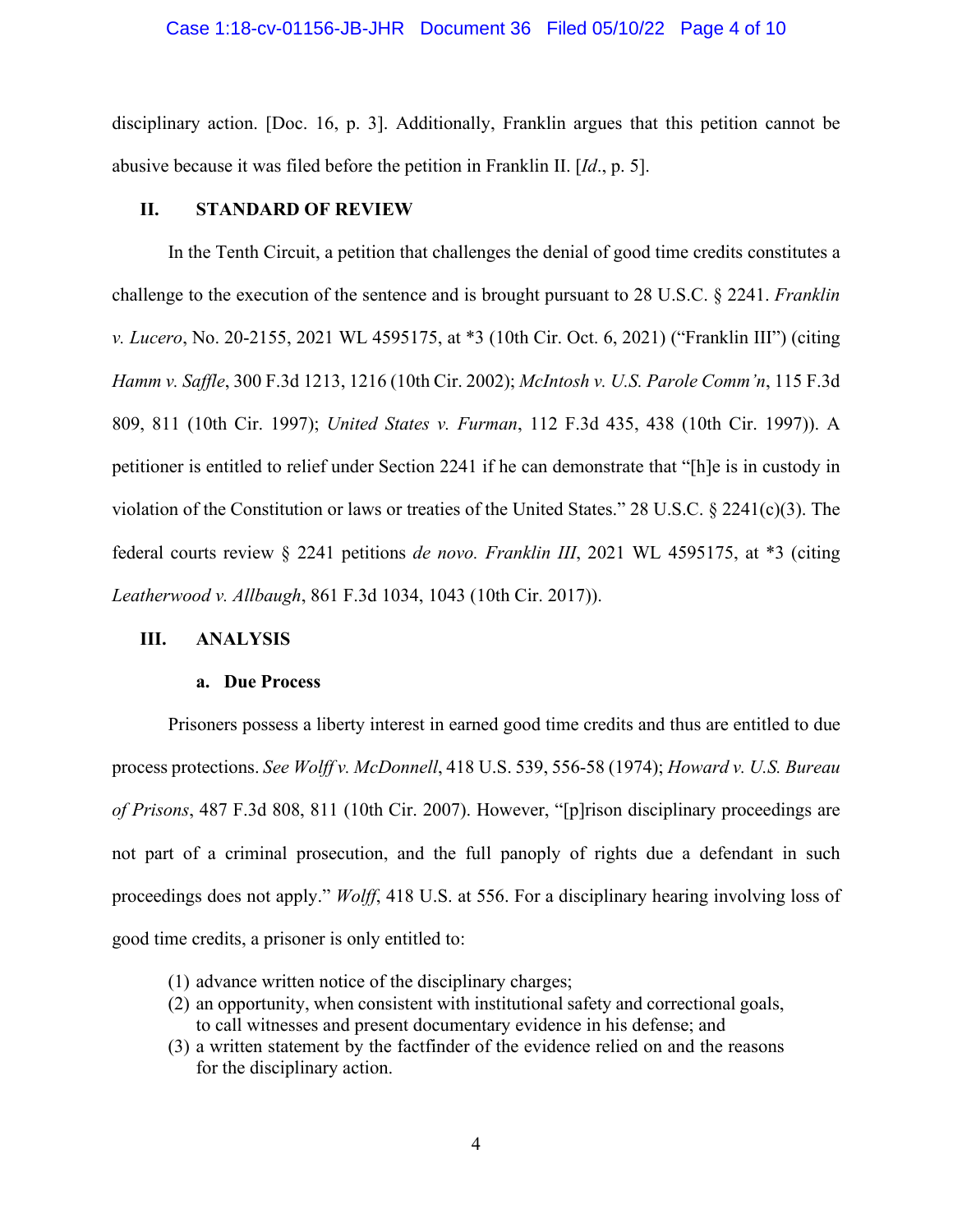*Superintendent, Mass. Corr. Inst. v. Hill*, 472 U.S. 445, 454 (1985) (citing *Wolff*, 418 U.S. at 563- 67).

The Tenth Circuit has recognized that the right to call witnesses and present documentary evidence may be infringed when prison officials unjustifiably refuse to produce and review videotapes. *See Howard*, 483 F.3d at 814-15; *Crosby v. Fox*, 757 F. App'x 673, 678 (10th Cir. 2018). An inmate's right to evidence may be limited if production would be unduly hazardous to institutional safety or correctional goals. *Howard*, 487 F.3d at 814. When institutional concerns dictate, the prison may provide a summary of videotape evidence in lieu of access. *Crosby*, 757 F. App'x at 678 (citing *Bogue v. Vaughn*, 439 F. App'x 700, 705 (10th Cir. 2011)).

Franklin contends that Respondents refused to produce and review the videotapes because they "didn[']t have to do that." [Doc. 16, p. 7]. Respondents did not provide any other justification for refusing access nor offer alternatives in lieu of access. Respondents did not explain why producing the requested videotapes would be unduly hazardous to institutional safety or correctional goals. Merely stating that they didn't have to do it is not a proper justification. Therefore, Franklin's right to call witnesses and present documentary evidence was infringed by the Respondents' unjustified refusal to produce and review the videotapes.

Both parties and the Court agree that this constitutional violation is subject to harmless error analysis. [*See* Doc. 29, pp. 6-8; Doc. 31, p. 4]; *Howard v. U.S. Bureau of Prisons*, No. 04- 3115-RDR, 2010 WL 5392718, at \* 2-3 (D. Kan. Dec. 21, 2010); *aff'd*, 434 F. App'x 731, 732-33 (10th Cir. 2011); *see also Crosby*, 757 F. App'x at 678. An error is harmless when it appears beyond a reasonable doubt that the error complained of did not contribute to the result obtained. *Neder v. United States*, 527 U.S. 1, 16 (1999) (quoting *Chapman v. California*, 386 U.S. 18, 24  $(1967)$ ).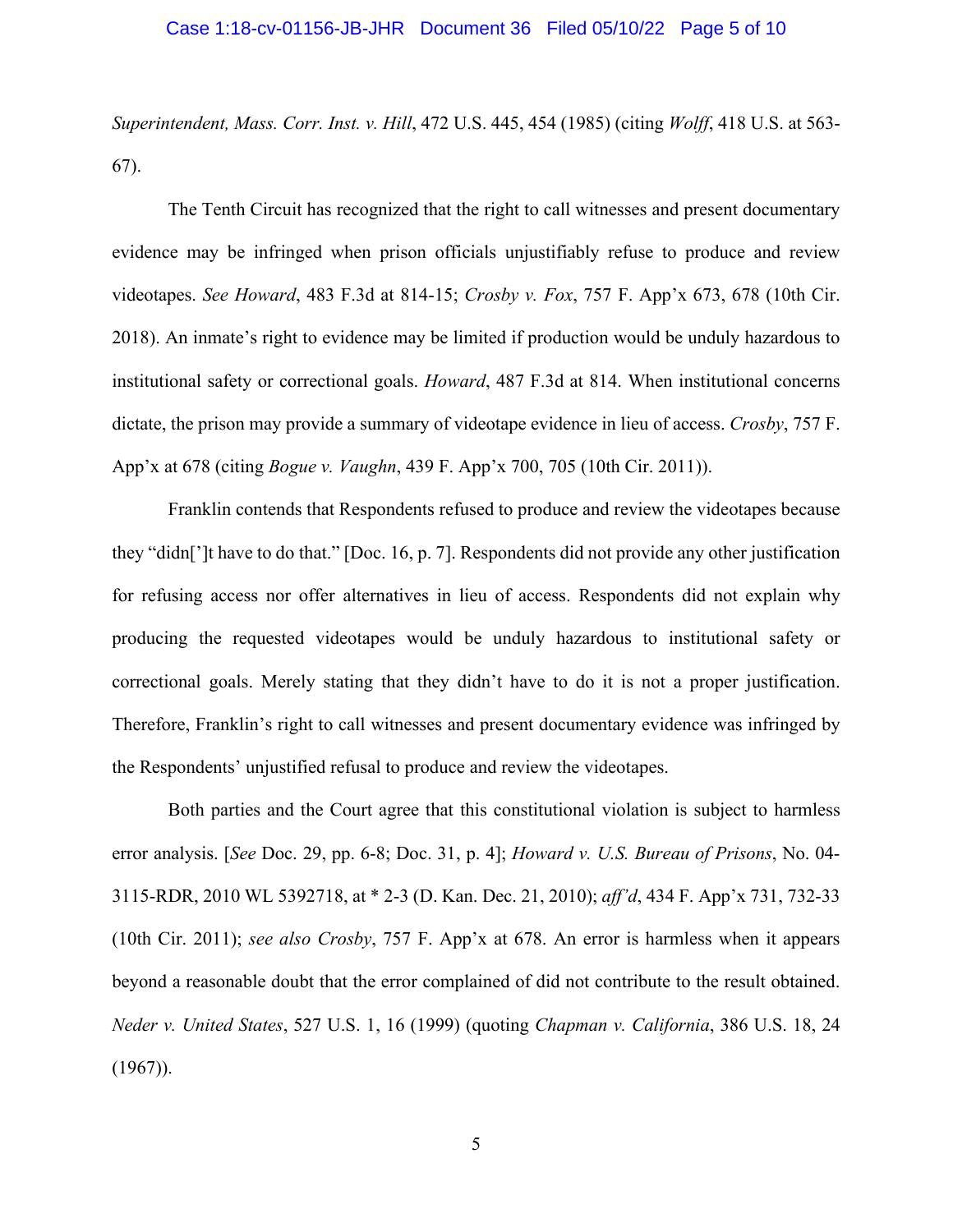#### Case 1:18-cv-01156-JB-JHR Document 36 Filed 05/10/22 Page 6 of 10

Respondents contend that the error must be deemed harmless because Franklin nevertheless possessed security sensitive documents. [Doc. 29, p. 10]. To the contrary, Franklin asserts that production or review of the videotapes would demonstrate precisely that the charged documents were not found during the search of his cell as alleged. Franklin consistently maintains that the search preceding the discovery of the documents was a "sham," [Doc. 1, p. 16; Doc. 16, p. 7; Doc. 31, p. 1], and alleges that "[t]he video footage, if reviewed, would have shown that no cell search occurred, no documents 'discovered,' and that the entire misconduct report is a complete fabrication." [Doc. 31, p. 2]. A *pro se* litigant's pleadings are to be construed liberally. *Hall v. Bellman*, 935 F.2d 1106, 1110 (10th Cir. 1991). Construed liberally, Franklin contends that the videotapes will show that he did not possess the alleged security sensitive documents. Possession of escape paraphernalia under Corrections Department regulations can take various forms<sup>[4](#page-5-0)</sup>, but the allegation here was that Franklin physically possessed the offending documents, whereas Franklin contends that the videotapes will show no possession. If the videotapes portray the search in its entirety, and if that portrayal does not include the discovery of the documents, then the videotapes would be material evidence that the Respondents' version is false. Due to the importance of possession to the charge, it does not appear beyond a reasonable doubt that refusal to produce the videotapes did not contribute to Franklin's sanctions. Therefore, the constitutional violation is not harmless.

For the above reasons, I find that Respondents infringed Franklin's due process rights and that the error is not harmless. Because the videotapes may support or contradict Franklin's contentions, I recommend setting aside the disciplinary adjudication and remanding the matter to

<span id="page-5-0"></span> $4$  Possession of Escape Paraphernalia is an  $A(13)$  charge that is defined as "[h]aving in possession, or receiving from or giving to another inmate, or fashioning or manufacturing, or introducing or arranging to introduce into the facility, any escape paraphernalia, including but not limited to . . ." [*See* Doc. 1, p. 19].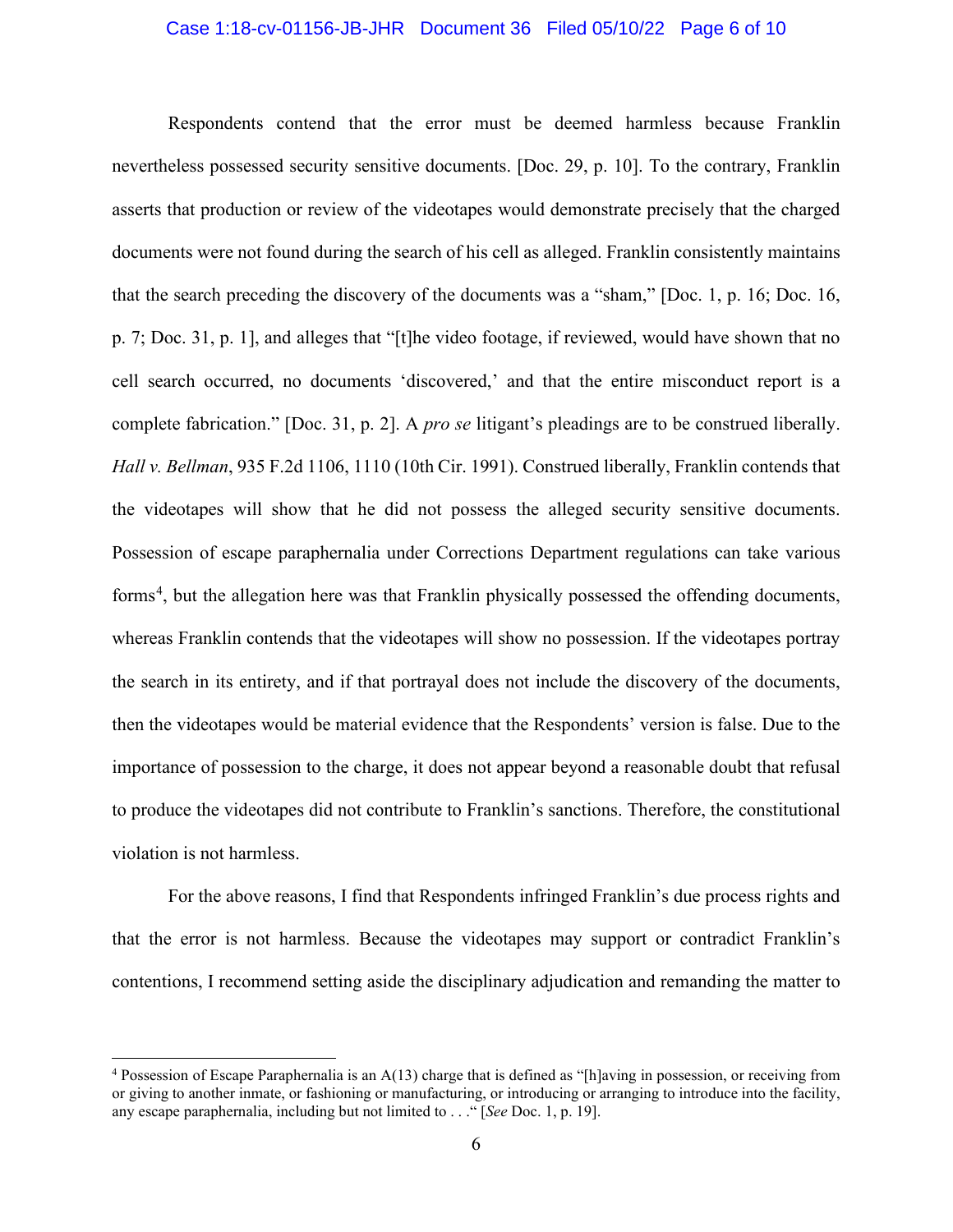#### Case 1:18-cv-01156-JB-JHR Document 36 Filed 05/10/22 Page 7 of 10

the facility for a new hearing within ninety (90) days of the entry of this Order. *See Johnson v. Brown*, 681 F. App'x 494, 497 (7th Cir. 2017) ("We therefore remand the case to the district court to first determine whether the video file still exists. If it does exist, [the petitioner] is entitled to disclosure . . . and a disciplinary hearing that complies with *Wolff*. If the file does not exist, [the petitioner's] good-time credit and credit-earning class must be restored."); *see also Hudson v. Ward*, 124 F. App'x 599, 601 (10th Cir. 2005) (Mentioned that the district court ordered the facility to submit an investigative report); *Gaines v. Stenseng*, No. Civ.A. 01-3405-SAC, 2005 WL 2219319, at \*2 (D. Kan. Sept. 13, 2005) (Mentioned that the state trial court remanded the matter to the facility for new hearings in disciplinary actions). If the facility fails to hold a new hearing that complies with *Wolff*, I recommend restoring Franklin's good time credits.

#### **b. Abuse-of-the-Writ**

Respondents alternatively argue that Franklin abused the writ because he filed the current petition and Franklin II separately. [Doc. 15, pp. 8-9]. "The doctrine of abuse of the writ defines the circumstances in which federal courts decline to entertain a claim presented for the first time in a second or subsequent petition for a writ of habeas corpus." *McCleskey v. Zant*, 499 U.S. 467, 470 (1991). Any claim that could have been, but was not, raised in an earlier petition is presumptively an abuse of the writ unless the petition demonstrates "cause" for the failure to raise the claim earlier and "actual prejudice" resulting from the claimed error. *Daniels v. United States.*, 254 F.3d 1180, 1189-90 (10th Cir. 2001). For "cause," a petitioner may show that his efforts to raise the claim at earlier stages were "impeded" by "some objective factor external to the defense." *Id.* at 1189 (internal citation omitted). For example, cause is satisfied where "the factual or legal basis for a claim was not reasonably available" during earlier proceedings. *Id.* (internal citation omitted). The requirement of cause is based on the principle that the petitioner must conduct a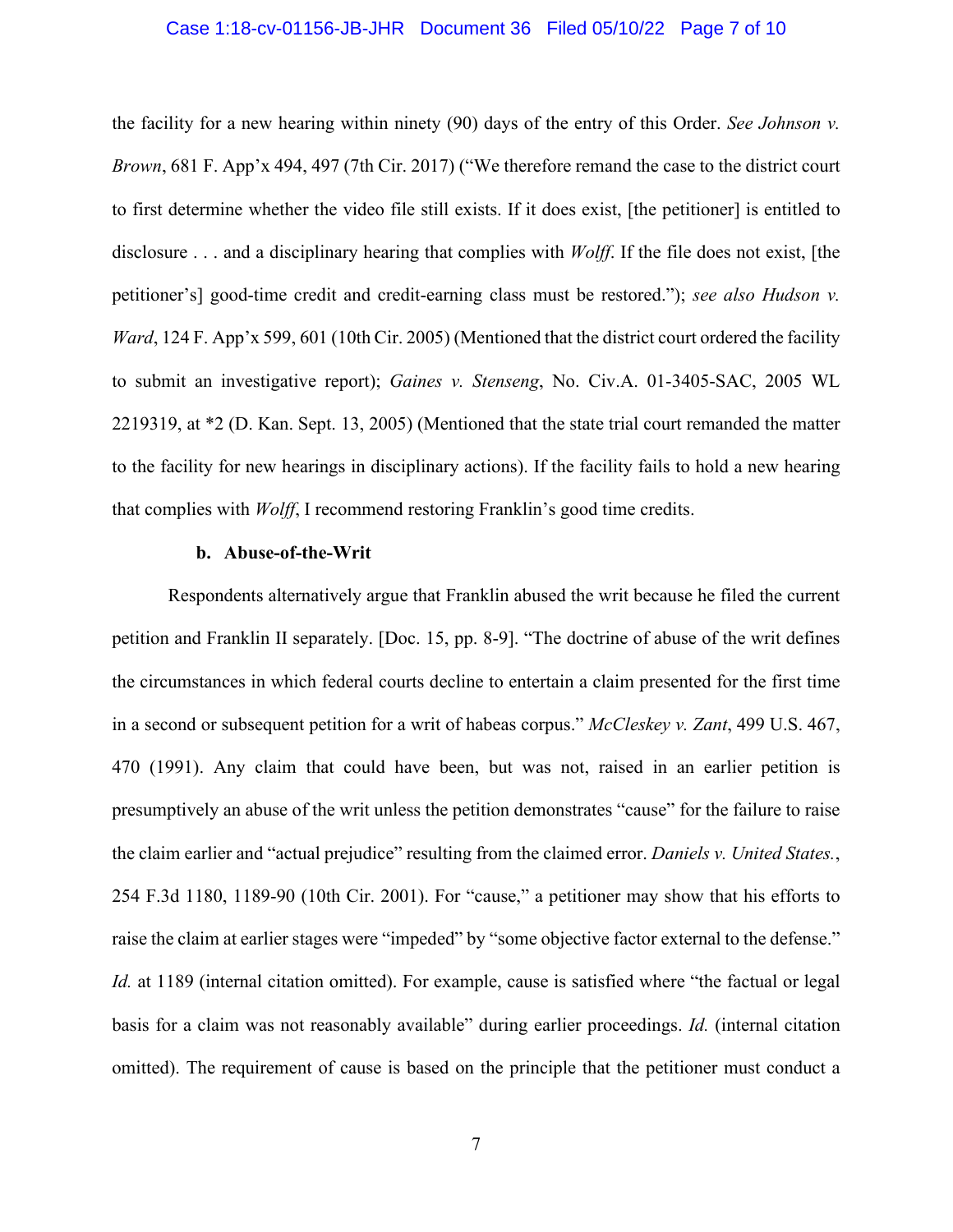#### Case 1:18-cv-01156-JB-JHR Document 36 Filed 05/10/22 Page 8 of 10

reasonable and diligent investigation aimed at including all relevant claims and grounds for relief in the first federal habeas petition. *Andrews v. Deland*, 943 F.2d 1162, 1176 (10th Cir. 1991) (citing *McCleskey*, 499 U.S. at 490).

The abuse-of-the-writ doctrine does not apply on these facts. "The doctrine of abuse of the writ defines the circumstances in which federal courts decline to entertain . . . a second or subsequent petition." *McCleskey*, 499 U.S. at 470. The current petition is not "second or subsequent": it was filed in federal court before the petition that was resolved as Franklin II. *See supra* p. 2. Respondents cite three cases and argue that the sequence of filing does not matter. [Doc. 1[5](#page-7-0), p. 9; *see* Doc. 15, p. 9, n. 11]. However, none of them are on point.<sup>5</sup> This petition is "second or subsequent" only with regard to the order in which the federal court will resolve it, a circumstance beyond the control of Franklin. "[A]buse-of-the-writ principles limit a petitioner's ability to file repetitive petitions", *McCleskey*, 499 U.S. at 483, but the first petition filed could not be repetitive.

Even if the abuse-of-the-writ doctrine could apply to first petitions, Franklin could not have included his Franklin II claims when he filed this because he had not exhausted $6$  his state remedies for the Franklin II claims.<sup>[7](#page-7-2)</sup> Even under the more stringent  $\S$  2244(b) standard, courts sometimes

<span id="page-7-0"></span><sup>&</sup>lt;sup>5</sup> The quoted language "it is well settled that the phrase second or successive does not simply refer to all habeas applications filed second or successive in time" and "chronology here is by no means all" are out of context because all three cited cases considered whether a second in time petition is a "second or successive application" under 28 U.S.C. § 2244(d). *See Magwood v. Peterson*, 561 U.S. 320, 330-34 (2010); *Panetti v. Quarterman*, 551 U.S. 930, 942- 48 (2007); *Banister v. Davis*, 140 S.Ct. 1698, 1704 (2020). None of them considered whether a first in time petition is subject to the abuse-of-the-writ doctrine.

<span id="page-7-1"></span><sup>6</sup> Franklin filed the current habeas petition on December 3, 2018; Franklin II was not resolved in the state courts until December 20, 2018. [Doc. 1; Franklin II Doc. 12, p. 3].

<span id="page-7-2"></span> $<sup>7</sup>$  To the extent that Respondents argue that Franklin should raise the underlying state petitions together, external facts</sup> prevented him from combining the claims, namely, the facts underlying Franklin II had not yet occurred when the state habeas petition was filed that led to this petition. *Daniels*, 254 F.3d at 1189; [Doc. 1, pp. 3, 33 (current state habeas petition was filed on April 26, 2017); Franklin II Doc. 17, p. 2 (facts underlying Franklin II occurred on September 29, 2017)].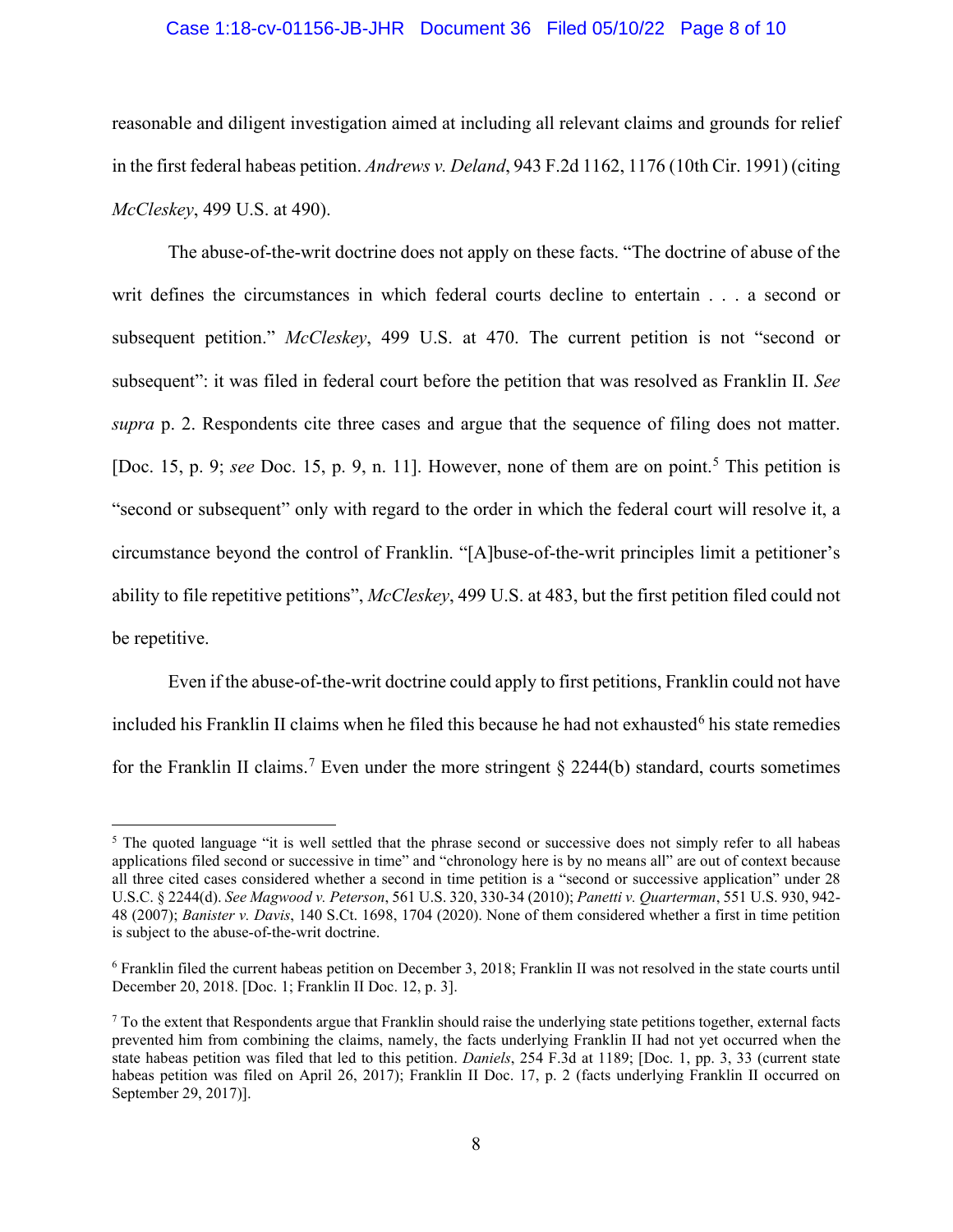#### Case 1:18-cv-01156-JB-JHR Document 36 Filed 05/10/22 Page 9 of 10

allowed a second application on newly ripened claims. *See Slack v. McDaniel*, 529 U.S. 473, 478 (2000) (declining to apply § 2244(b) to a second application where the District Court dismissed the first application for lack of exhaustion); *Steward v. Martinez-Villareal*, 523 U.S. 637, 654 (1998) (treating a second application as part of a first application where it was premised on a newly ripened claim that had been dismissed from the first application as premature). Franklin was at risk of losing federal review on this petition due to the 1-year limitation period because the New Mexico Supreme Court denied certiorari on November 28, 2017, and denied the motion for reconsideration on December 13, 2017. *See supra* p. 2. Therefore, external facts prevented him from combining the claims at the time of the filing. *See* Daniels, 254 F.3d at 1189. Furthermore, the subject matter of the two petitions is not related in any material way: this petition challenges a disciplinary sanction for possessing documents deemed to be escape paraphernalia in one prison, whereas Franklin II challenges a step regression based on an independent event in another prison. Franklin would suffer actual prejudice<sup>[8](#page-8-0)</sup> if he is deprived of adjudication on a separate claim involving different rules and facts and seeking a different remedy. If the abuse of the writ doctrine applies, it does not prevent federal review because Franklin demonstrated cause for this independent filing and actual prejudice if review is denied.

#### **IV. RECOMMENDATION**

For the above reasons, I **find** that Respondents violated Franklin's due process rights and **recommend** that the Court **SET ASIDE** the disciplinary adjudication and sanction and **REMAND** the matter to the facility for a new hearing within ninety (90) days of the entry of this Order. If the

<span id="page-8-0"></span><sup>&</sup>lt;sup>8</sup> Respondents say the test for prejudice is whether there is "actual prejudice that has substantially disadvantaged the petitioner, infecting his entire proceeding with error of constitutional dimensions." [Doc. 15, p. 8 (citing *United States v. Frady*, 456 U.S. 152, 170 (1982)] (internal citation omitted). However, this test only applies in the context of jury instructions, and *Frady* explicitly states "the term [prejudice] in other situations . . . remains an open question." 456 U.S. at 168.